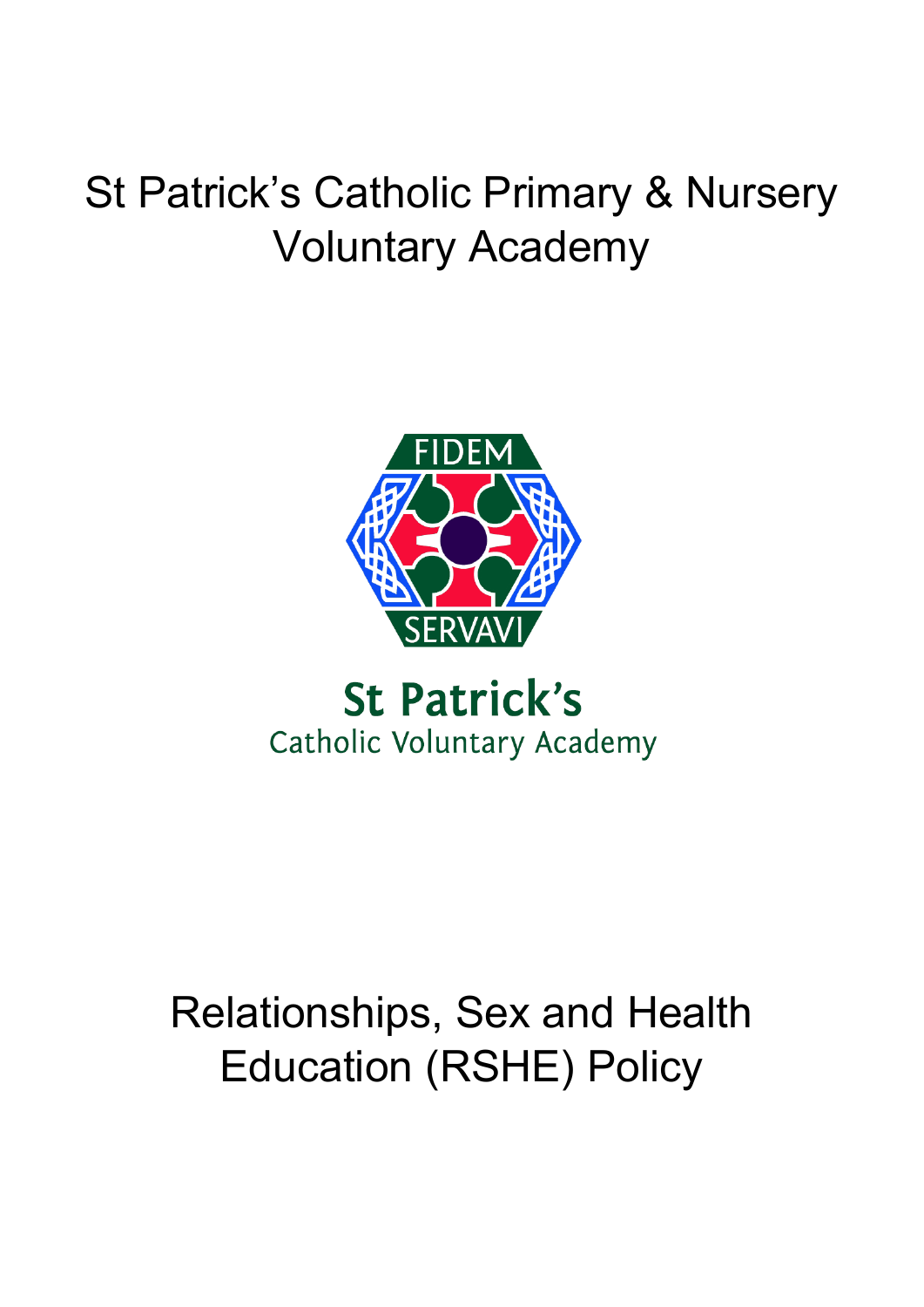# St Patrick's Mission Statement Love, Líve, Learn

#### Love First. 'We love because He first loved us' John 4:19

We want everyone in our community to:

- know and feel God's love.
- be safe and feel safe.
- feel loved, respected, and valued.
- laye, respect and value themselves and others.
- be confident, know and use the talents God has given them.
- show God's love by supporting those in need.
- laye and care for everything God has given us.
- encounter Jesus through the actions of everyone in our school community.

### Live the Gospels,

#### 'Preach the Gospel at all times. When necessary, use words.' **St Francis of Assisi**

We want everyone in our community to:

- be active in their faith and to be missionary disciples.
- spread God's word through their actions.
- make, the right choices.
- take responsibility for their actions.
- forgive others and accept forgiveness.
- listen to and think about the viewpoints of all.
- welcome and include everyone.

## Learn for Life.

'Whatever you have learned or received or heard from me, or seen in me, put it into practice.' **Philippians 4:9** 

We want everyone in our community to:

- eniox learning.
- have opportunities and choices.
- build on prior learning, deepen new learning.
- be resilient and persevere with things they find challenging.
- be independent and cooperative problem solvers in all aspects of life.
- be aspirational for their future in the world.
- have a life long relationship with God, be his disciples and inspire others.

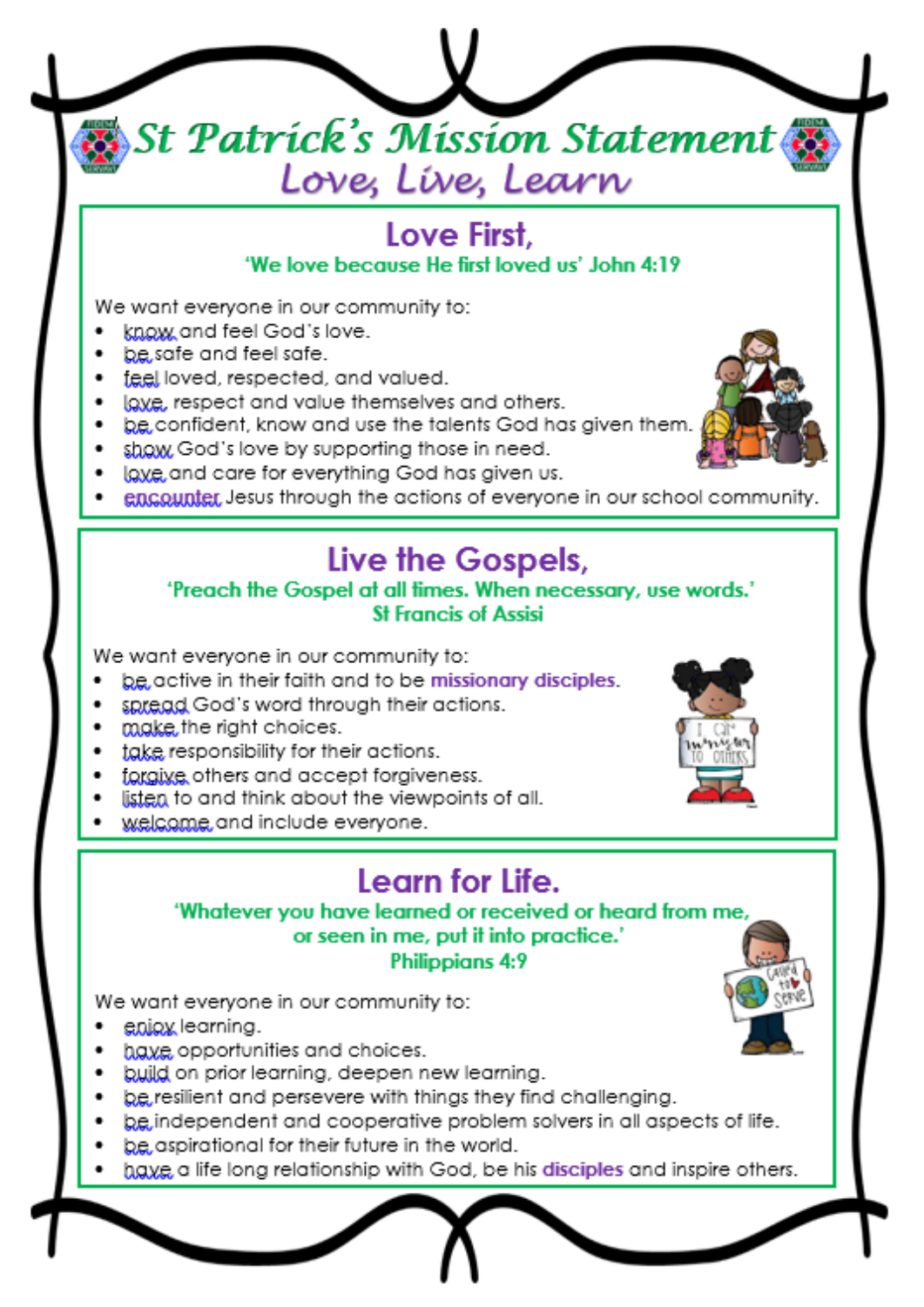In this policy the Governors and teachers, in partnership with pupils and their parents, set out our intentions about relationships and sex education (RSHE). We set out our rationale for, and approach to relationships and sex education in the school.

#### **CONSULTATION**

**Parent consultation** opened in November 2020 the following documents were shared with parents to gain their opinions, feelings, questions on the planned RSHE curriculum, teaching materials from Life to the Full in order to fully informed teaching and learning in school:

- **Consultation Letter to Parents/Carers** informing them about the legal requirements of the school, the planned teaching in line with the teachings of the Catholic Church, login details to access the Life to the Full parent platform and requesting their involvement in the consultation.
- **Access to the Life to the Full Parent Portal-** platform which gives parents access to all teaching materials and lesson plans, the pedagogy of the scheme and ideas and materials to support them to support their child at home with RSHE.
- **Parent Survey** to be completed online once parents have had a look at the Life to the Full curriculum and teaching materials.
- **St Patrick's PSHE and RSHE Curriculum outline planning document.**
- **Parents/Stakeholder Live Information Event via TEAMS** during the Consultation period to include an opportunity for parents and stakeholders to ask questions.

Governor Consultation took place simultaneously with parent consultation beginning on 16<sup>th</sup> November 2020 at the Advent 2 LGB meeting. They had access to all the above materials and timelines.

**The PSHE and RE Coordinators** led **pupil consultation** on the areas they will be covering across school and what they believe they need to know. This will be done via pupil voice with small focus groups from each year group.

**Staff Consultation** ran alongside parent and governor consultation and beyond this to finalise the school policy and curriculum based on feedback from parents, governors and pupils.

**The Headteacher** has been part of a diocesan working party focusing on the development of a PSHE and RSHE overview for the curriculum. This has involved working with Diocesan representatives and head teachers and RSHE Coordinators form CMAT and diocesan schools as well as the advisor for the PSHE Matters scheme from Derby and input from the Nottingham City Healthy Schools and RSHE advisor.

#### **IMPLEMENTATION AND REVIEW OF POLICY**

Implementation of the policy took place after consultation with the Governors in the Advent term 2020 and consultation ending with parents at the end of the Advent Term 2020. The revised policy and new RSHE curriculum will be delivered from the start of the Advent Term 2021.

This policy will be reviewed every year 2 years by the Head teacher, RSHE Co-ordinator, the Governing Body and Staff.

#### **DISSEMINATION OF POLICY**

The draft policy was given to all members of the Governing Body, and all teaching and non-teaching members of staff. Copies of the document will be available to all parents through the school's website and a copy is available from the school office. Details of the content of the RSHE curriculum will also be published on the school's web site.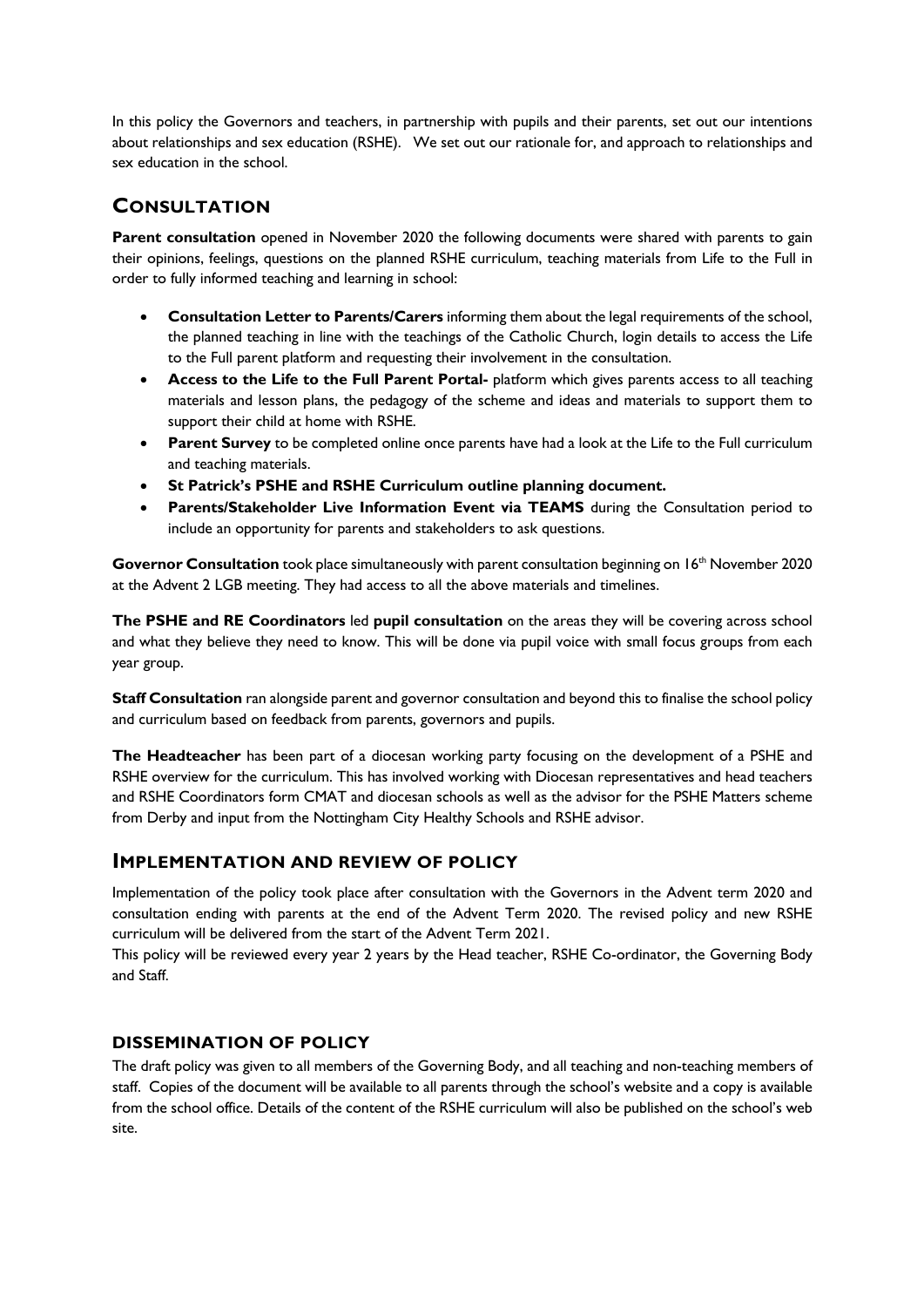#### **DEFINING RELATIONSHIPS AND SEX EDUCATION**

The DfE guidance states that "children and young people need to know how to be safe and healthy, and how to manage their academic, personal and social lives in a positive way"<sup>1</sup>. It is about the development of the pupil's knowledge and understanding of her or him as a sexual being, about what it means to be fully human, called to live in right relationships with self and others and being enabled to make moral decisions in conscience. In primary schools the focus should be on "teaching the fundamental building blocks and characteristics of positive relationships, with particular reference to friendships, family relationships, and relationships with other children and with adults."2 This would include the topics of families and the people of who care for me, caring friendships, respectful relationships, online relationships and being safe. In Secondary schools RSHE should "give young people the information they need to help them develop healthy, nurturing relationships of all kinds, not just intimate relationships. It should enable them to know what a healthy relationship looks like and what makes a good friend, a good colleague and a successful marriage or other type of committed relationship. It should also cover contraception, developing intimate relationships and resisting pressure to have sex (and not applying pressure)."<sup>3</sup>

#### **STATUTORY CURRICULUM REQUIREMENTS**

We are legally required to teach those aspects of RSHE which are statutory parts of National Curriculum Science. However, the reasons for our inclusion of RSHE go further.

#### **RATIONALE**

#### 'I HAVE COME THAT YOU MIGHT HAVE LIFE AND HAVE IT TO THE FULL'

(Jn.10.10**)**

We are involved in relationships and sex education precisely because of our Christian beliefs about God and about the human person. The belief in the unique dignity of the human person made in the image and likeness of God underpins the approach to all education in a Catholic school. Our approach to RSHE therefore is rooted in the Catholic Church's teaching of the human person and presented in a positive framework of Christian ideals.

At the heart of the Christian life is the Trinity; Father, Son and Spirit in communion, united in loving relationship and embracing all people and all creation. As a consequence of the Christian belief that we are made in the image and likeness of God, gender and sexuality are seen as God's gift, reflect God's beauty, and share in the divine creativity. RSHE, therefore, will be placed firmly within the context of relationship as it is there that sexuality grows and develops.

Following the guidance of the Bishops of England and Wales and as advocated by the DFE (and the Welsh Assembly Government) RSHE will be firmly embedded in the PSHE framework as it is concerned with nurturing human wholeness and integral to the physical, spiritual, emotional, moral, social and intellectual development of pupils. It is centred on Christ's vision of being human as good news and will be positive and prudent, showing the potential for development, while enabling the dangers and risks involved to be understood and appreciated.

All RSHE will be in accordance with the Church's moral teaching. It will emphasise the central importance of marriage and the family whilst acknowledging that all pupils have a fundamental right to have their life respected whatever household they come from. It will also prepare pupils for life in modern Britain.

<sup>1</sup> Relationships Education, Relationships and Sex Education (RSHE) and Health Education: Statutory guidance for governing bodies, proprietors, head teachers, principals, senior leadership teams, teachers Page 4

<sup>2</sup> Relationships Education, Relationships and Sex Education (RSHE) and Health Education: Statutory guidance for governing bodies, proprietors, headteachers, principals, senior leadership teams, teachers Page 19

<sup>3</sup> Relationships Education, Relationships and Sex Education (RSHE) and Health Education: Statutory guidance for governing bodies, proprietors, head teachers, principals, senior leadership teams, teachers Page 25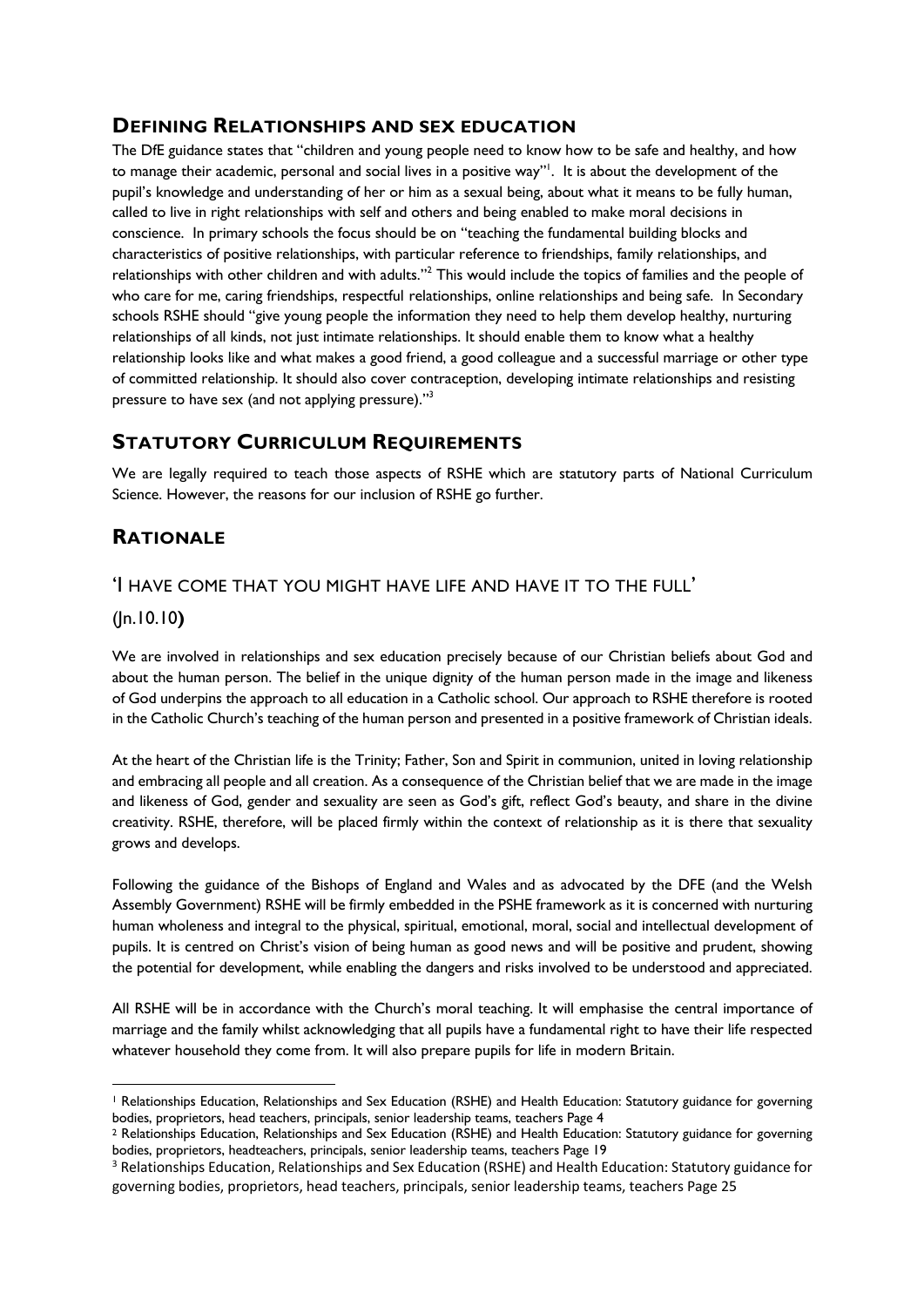#### **VALUES AND VIRTUES**

Our programme enshrines Catholic values relating to the importance of stable relationships, marriage and family life. It also promotes those virtues which are essential in responding to the God's call to love others with a proper respect for their dignity and the dignity of the human body. The following virtues will be explicitly explored and promoted: faithfulness, fruitfulness, chastity, integrity, prudence, mercy and compassion.

#### **AIM OF RSHE AND THE MISSION STATEMENT**

Our Mission Statement commits us to the education of the whole child (spiritual, physical, intellectual, moral, social, cultural, emotional) and we believe that RSHE is an integral part of this education. Furthermore, our school aims are that we will endeavour to raise pupils' self-esteem, help them to grow in knowledge and understanding, recognise the value of all persons and develop caring and sensitive attitudes. It is in this context that we commit ouRSHElves:

In partnership with parents, to provide children and young people with a "positive and prudent sexual education"4 which is compatible with their physical, cognitive, psychological, and spiritual maturity, and rooted in a Catholic vision of education and the human person.

#### **Objectives**

#### **All to be instilled at an age and maturity appropriate level:**

To develop the following **attitudes and virtues**:

- reverence for the gift of human sexuality and fertility;
- respect for the dignity of every human being in their own person and in the person of others;
- joy in the goodness of the created world;
- responsibility for their own actions and a recognition of the impact of these on others;
- recognising and valuing their own sexual identity and that of others;
- celebrating the gift of life-long, self-giving love;
- recognising the importance of marriage and family life;
- fidelity in relationships.

To develop the following **personal and social skills**:

- making sound judgements and good choices which have integrity, and which are respectful of the individual's commitments;
- loving and being loved, and the ability to form friendships and loving, stable relationships free from exploitation, abuse and bullying;
- managing emotions within relationships, and when relationships break down, with confidence, sensitivity and dignity;
- managing conflict positively, recognising the value of difference;
- cultivating humility, mercy and compassion, learning to forgive and be forgiven;
- developing self-esteem and confidence, demonstrating self-respect and empathy for others;
- building resilience and the ability to resist unwanted pressures, recognising the influence and impact of the media, internet and peer groups and so developing the ability to assess pressures and respond appropriately;
- assessing risks and managing behaviours in order to minimise the risk to health and personal integrity.

<sup>4</sup> *Gravissimum Educationis* 1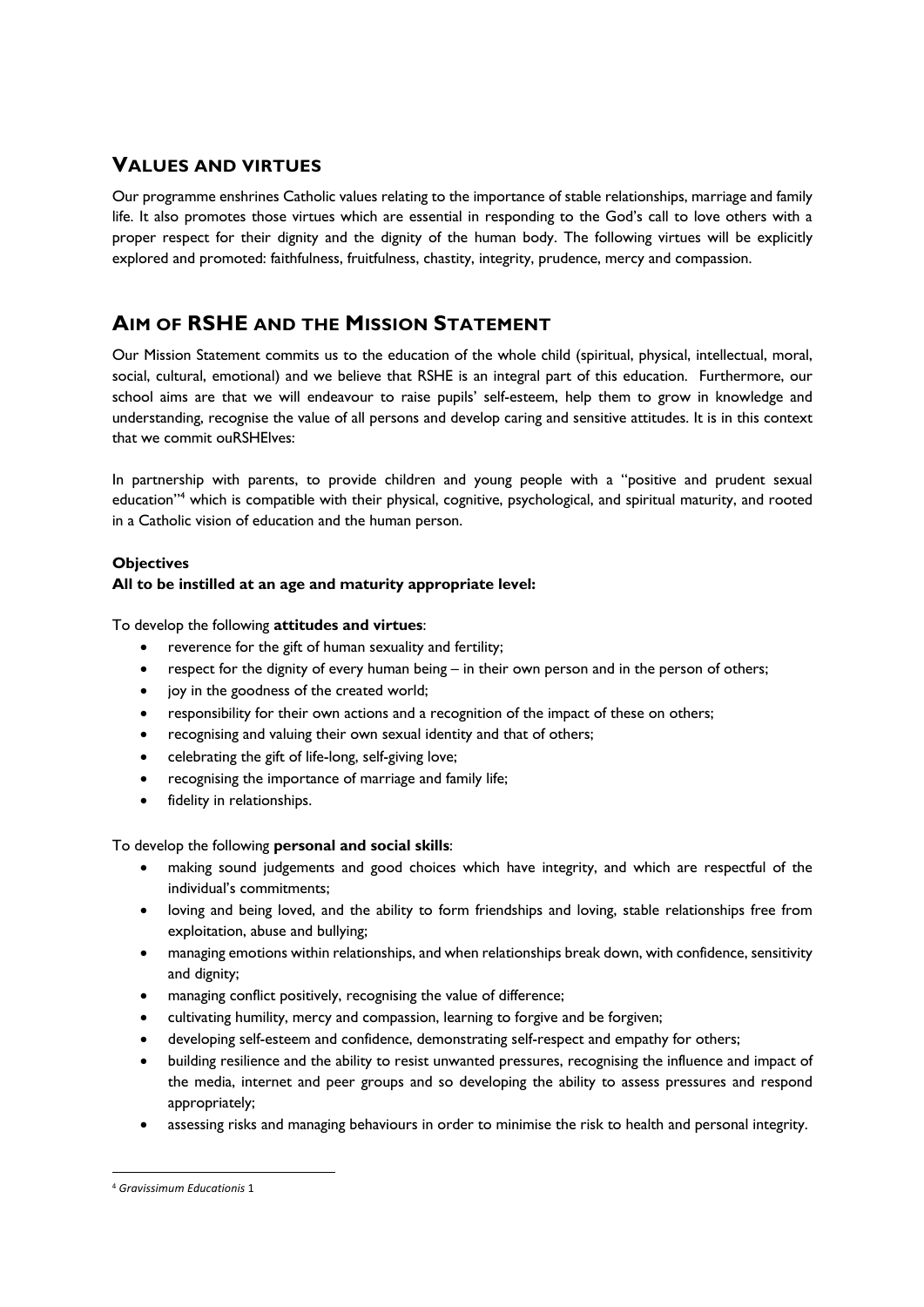#### To **know and understand**:

- the Church's teaching on relationships;
- the Church's teaching on marriage and the importance of marriage and family life;
- the centrality and importance of virtue in guiding human living and loving;
- the physical and psychological changes that accompany puberty;
- the correct biological names for the different body parts God has created in each of us;
- how a baby grows at different stages in its development in the womb and is a gift from God.

#### **Outcomes**

#### **INCLUSION AND DIFFERENTIATED LEARNING**

We will ensure RSHE is sensitive to the different needs of individual pupils in respect to pupils' different abilities, levels of maturity and personal circumstances; for example, their own sexual orientation, faith or culture, family units and is taught in a way that does not subject pupils to discrimination. Lessons will also help children to realise the nature and consequences of discrimination, teasing, bullying and aggressive behaviours (including cyber-bullying), use of prejudice-based language and how to respond and ask for help.

#### **EQUALITIES OBLIGATIONS**

The governing body have wider responsibilities under the Equalities Act 2010 and will ensure that our school strives to do the best for all of the pupils, irrespective of disability, educational needs, race, nationality, ethnic or national origin, sex, gender identity, religion or sexual orientation or whether they are looked-after children.

#### **BROAD CONTENT OF RSHE**

Three aspects of RSHE - attitudes and values, knowledge and understanding, and personal and social skills will be provided in three inter-related ways: the whole school / ethos dimension; a cross-curricular dimension and a specific relationships and sex education curriculum.

Our programme will use the Ten:Ten Resource- Life to the Full the parent portal for which is available to parents on our school website; the PSHE Matters Scheme, Diocesan RE Scheme Come and See, the National Curriculum for Science, Statements to Live By, Word of the Week to support the teaching of PSHE and RSHE.

#### PROGRAMME / RESOURCES

Appendices to this policy provide further information about the programme and resources for suggested use.

Teaching strategies will include:

- establishing ground rules
- distancing techniques
- discussion
- project learning
- reflection
- active
- brainstorming
- film & video
- group work
- role-play
- values clarification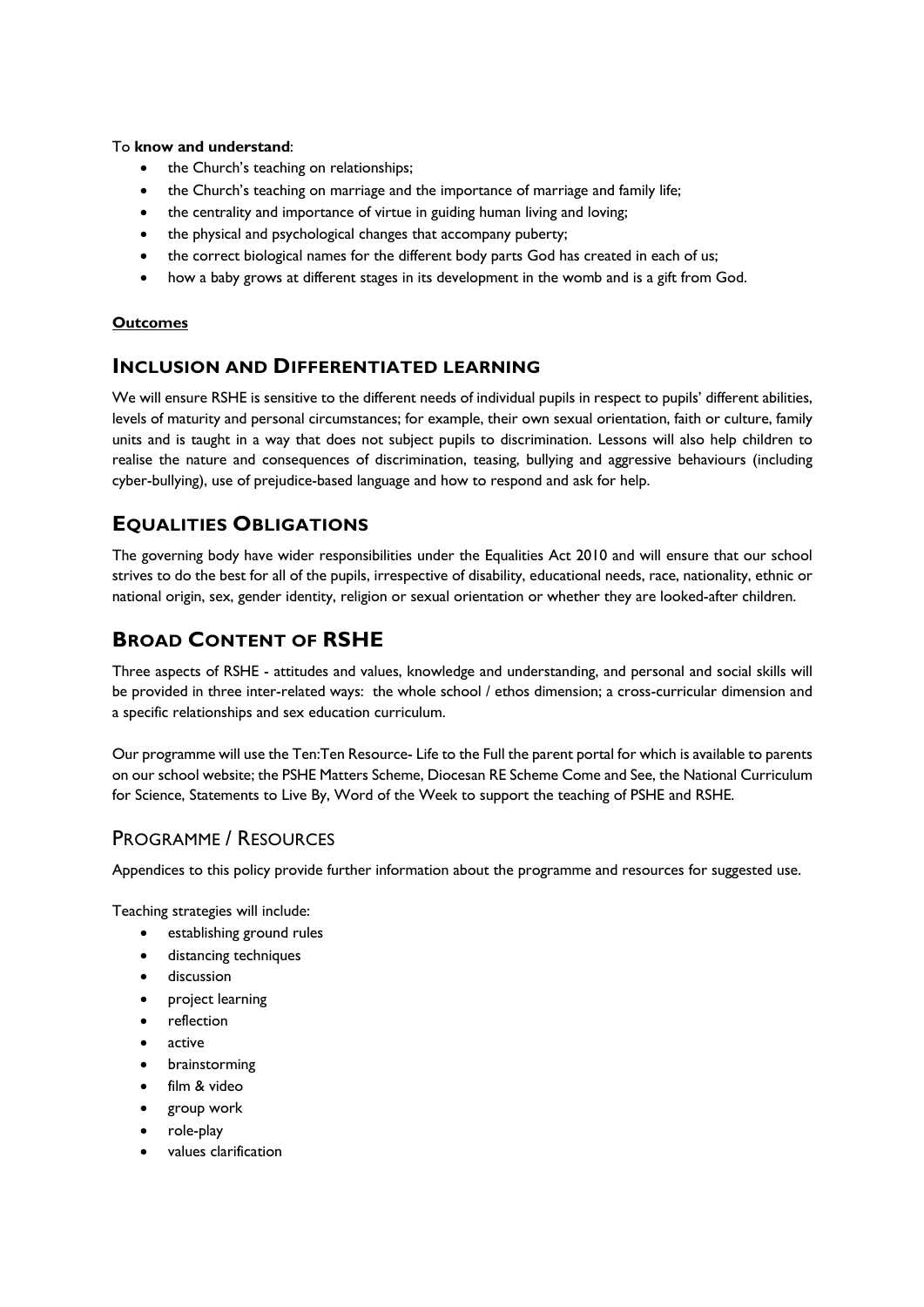#### **ASSESSMENT**

As in other subjects taught in school, pupils' knowledge and understanding will be assessed during lessons by the adults working with them through discussion, listening to the pupils, assessing the questions individuals ask and their responses to questions asked of them as well as responses made to questions posed by others. Teaching staff will monitor their responses and behaviours including online activity and the use of social media as much as possible and respond appropriately in line with the CMAT safeguarding policy. Pupils will be encouraged to self-assess their own learning and how they feel and respond to different situations and whether this is appropriate and safe.

#### **PARENTS AND CARERS**

We recognise that parents (and other carers who stand in their place) are the primary educators of their children. As a Catholic school, we provide the principal means by which the Church assists parents and carers in educating their children. Therefore, the school will support parents and carers by providing access to materials via the Ten:Ten- Life to Full Parent Portal to be shared with their children at home to help parents/carers to find out more. Parents/carers will be informed by letter when the more sensitive aspects of RSHE will be covered in order that they can be prepared to talk and answer questions about their children's learning.

Parents will be consulted before this policy is ratified by the governors. They will be consulted at every stage of the development of the RSHE programme, as well as during the process of monitoring, review and evaluation. They will be able to view the resources used by the school in the RSHE programme via our school website. Our aim is that, at the end of the consultation process, every parent and carer will have full confidence in the school's RSHE programme to meet their child's needs.

Parents continue to have *the right to withdraw* their children from Sex Education except in those elements which are required by the National Curriculum science orders. Should parents wish to withdraw their children they are asked to notify the school by contacting the headteacher. The school will provide support by providing material for parents to help the children with their learning.

We believe that the controlled environment of the classroom is the safest place for this curriculum to be followed.

Please refer to the DfE guidance Page 17 for further details on the right to be excused from sex education (commonly referred to as the right to withdraw).

#### **BALANCED CURRICULUM**

Whilst promoting Catholic values and virtues and teaching in accordance with Church teaching, we will ensure that pupils are offered a balanced programme by providing an RSHE programme that offers a range of viewpoints on issues. Knowing about facts and enabling young people to explore differing viewpoints is not the same as promoting behaviour and is not incompatible with our school's promotion of Catholic teaching. We will ensure that pupils have access to the learning they need to stay safe, healthy and understand their rights as individuals.

#### **RESPONSIBILITY FOR TEACHING THE PROGRAMME**

Responsibility for the specific relationships and sex education programme lays with the Headteacher, RE, Science, and PSHE Coordinators.

However, all staff will be involved in developing the attitudes and values aspect of the RSHE programme. They will be role models for pupils of good, healthy, wholesome relationships as between staff, other adults and pupils. They will also be contributing to the development of pupils' personal and social skills.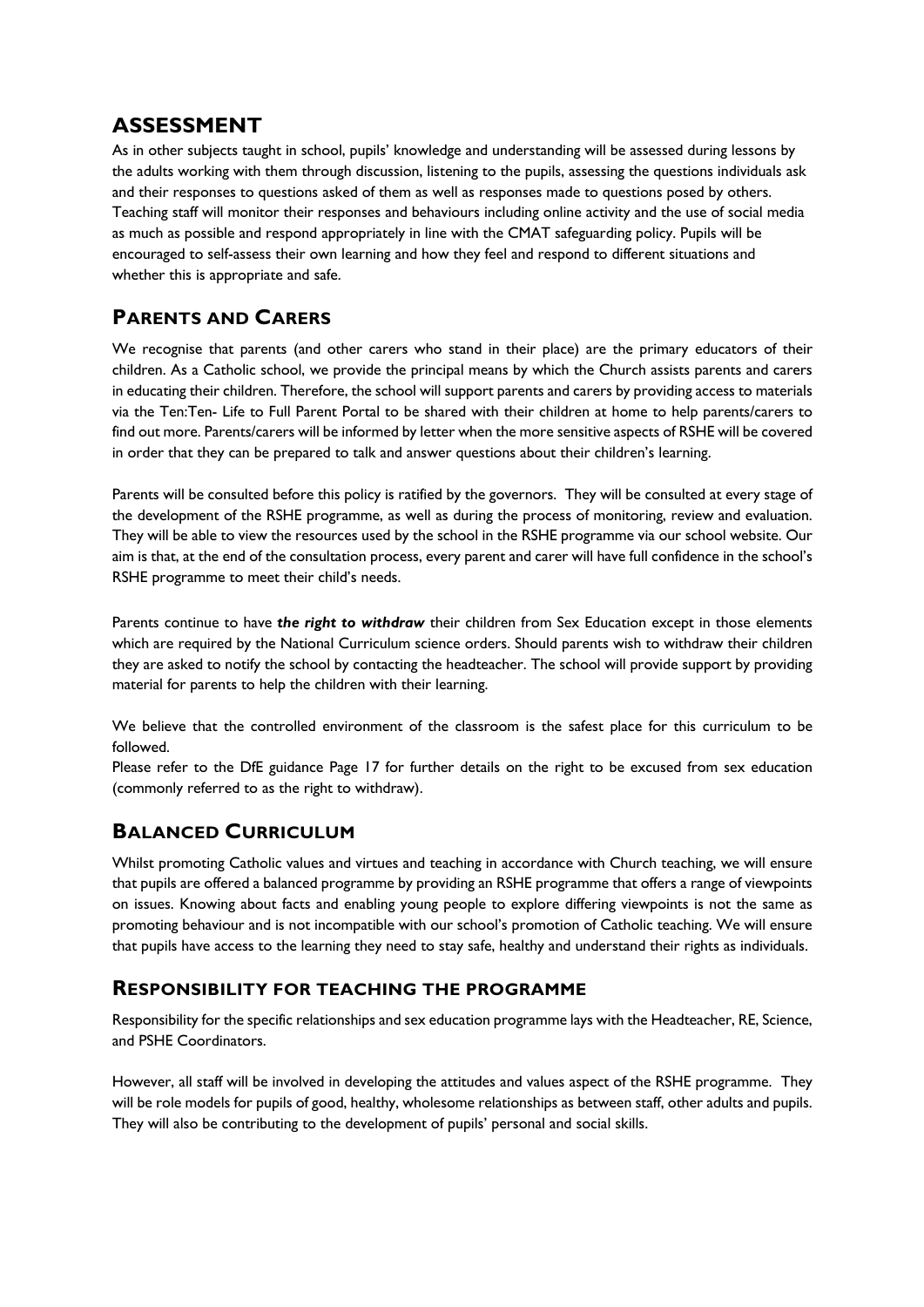#### **External Visitors**

Our school will often call upon help and guidance from outside agencies and health specialists to deliver aspects of RSHE. Such visits will always complement the current programme and never substitute or replace teacher led sessions.

It is important that any external visitor is clear about their role and responsibility whilst they are in school delivering a session. Any visitor must adhere to our code of practice developed in line with CES guidance 'Checklist for External Speakers to Schools<sup>5</sup>.

Health professionals should follow the school's policies, minimising the potential for disclosures or inappropriate comments using negotiated ground rules and distancing techniques as other teachers would. They will ensure that all teaching is rooted in Catholic principles and practice.

#### **OTHER ROLES AND RESPONSIBILITIES REGARDING RSHE**

#### **Governors**

- contribute to the drawing up the RSHE policy, in consultation with parents and teachers;
- ensure that the policy is available to parents;
- ensure that the policy is in accordance with other whole school policies, e.g., SEN, the ethos of the school and our Christian beliefs;
- ensure that parents know of their right to withdraw their children;
- establish a link governor to share in the monitoring and evaluation of the programme, including resources used, this will be the RE link governor;
- ensure that the policy provides proper and adequate coverage of relevant National Curriculum science topics and the setting of RSHE within PSHE.

#### **Headteacher**

The Head teacher takes overall delegated responsibility for the implementation of this policy and for liaison with the Governing Body, parents, the Diocesan Schools' Service and the Local Education Authority, also appropriate agencies.

#### **PSHE/RSHE Co-Ordinator**

The co-ordinator with the head teacher has a general responsibility for supporting other members of staff in the implementation of this policy and will provide a lead in the dissemination of the information relating to RSHE and the provision of in-service training. *(They will be supported by the curriculum leader and the lead Designated Safeguarding Lead).*

#### **All Staff**

RSHE is a whole school issue. All teachers have a responsibility of care; as well as fostering academic progress they should actively contribute to the guardianship and guidance of the physical, moral and spiritual well-being of their pupils. Teachers will be expected to teach RSHE in accordance with the Catholic Ethos of the school.

<sup>5</sup> CES Checklist for External Speakers to Schools, 2016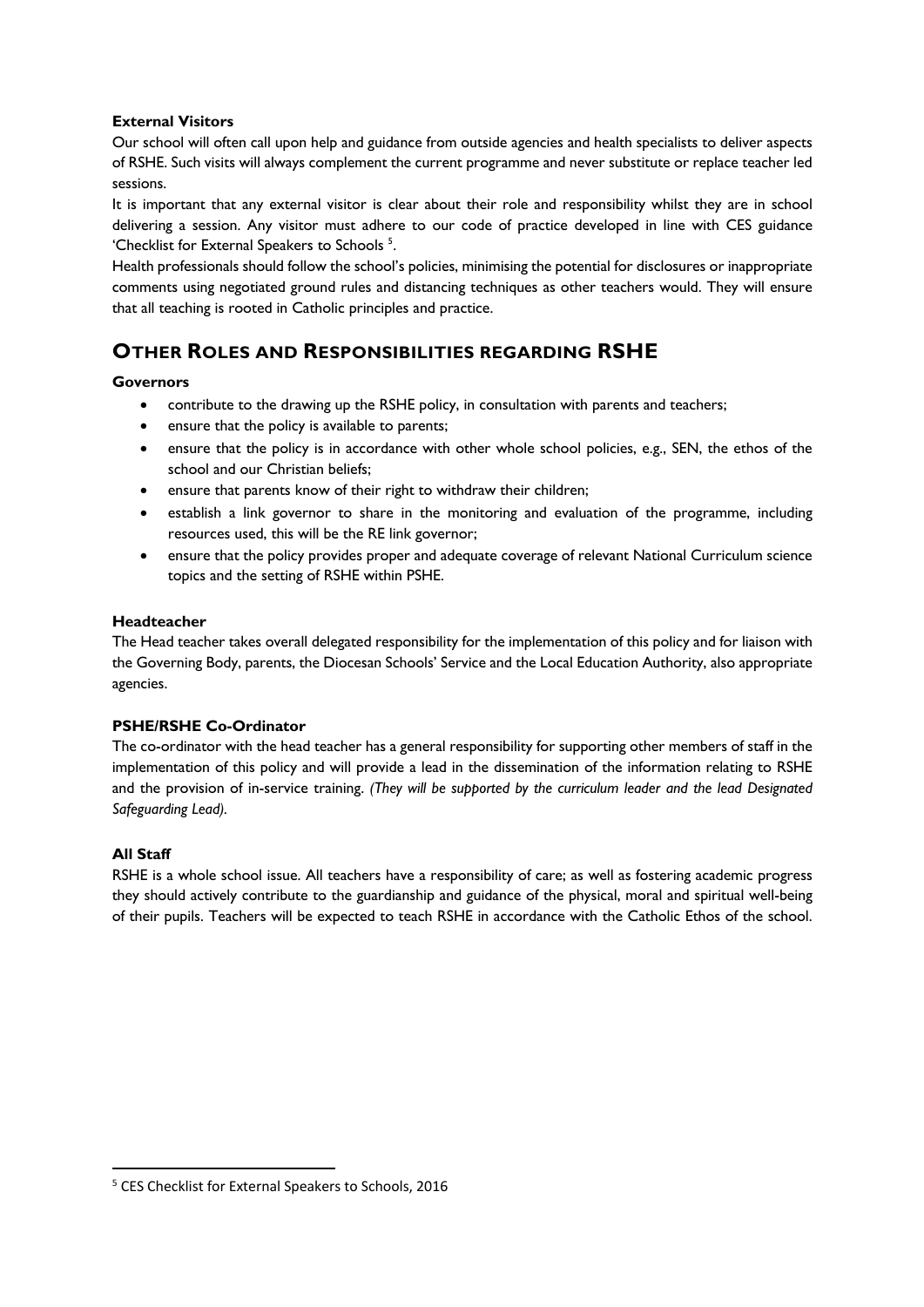Appropriate training will be made available for all staff teaching RSHE. All staff have been included in the development of this policy and all staff should be aware of the policy and how it relates to them.

#### **RELATIONSHIP TO OTHER POLICIES AND CURRICULUM SUBJECTS**

This RSHE policy is to be delivered as part of the PSHE framework. It includes guidelines about pupil safety and is compatible with the school's other policy documents (for example, Bullying policy, Safeguarding Policy etc)

Pupils with particular difficulties whether of a physical or intellectual nature will receive appropriately differentiated support in order to enable them to achieve mature knowledge, understanding and skills. Teaching methods will be adapted to meet the varying needs of this group of pupils.

#### **CHILDREN'S QUESTIONS**

The governors want to promote a healthy, positive atmosphere in which RSHE can take place. They want to ensure that pupils can ask questions freely, be confident that their questions will be answered, and be sure that they will be free from bullying or harassment from other children and young people.

#### **Controversial or Sensitive issues**

There will always be sensitive or controversial issues in the field of RSHE. These may be matter of maturity, of personal involvement or experience of children, of disagreement with the official teaching of the Church, of illegal activity or other doubtful, dubious or harmful activity. The governors believe that children are best educated, protected from harm and exploitation by discussing such issues openly within the context of the RSHE programme. The use of ground rules, negotiated between teachers and pupils, will help to create a supportive climate for discussion.

Some questions may raise issues which it would not be appropriate for teachers to answer during ordinary class time, e.g., where a child or young person's questions hints at abuse, is deliberately tendentious or is of a personal nature.

#### **SUPPORTING CHILDREN AND YOUNG PEOPLE WHO ARE AT RISK**

Children will also need to feel safe and secure in the environment in which RSHE takes place. Effective RSHE will provide opportunities for discussion of what is and is not appropriate in relationships. Such discussion may well lead to disclosure of a safeguarding issue. Teachers will need to be aware of the needs of their pupils and not let any fears and worries go unnoticed. Where a teacher suspects that a child or young person is a victim of or is at risk of abuse they are required to follow the school's safeguarding policy and immediately inform the designated senior member of staff responsible- the Designated Safeguarding Leads (DSLs) via CPOMS and in person.

#### **CONFIDENTIALITY AND ADVICE**

All governors, all teachers, all support staff, all parents and all pupils must be made aware of this policy, particularly as it relates to issues of advice and confidentiality.

All lessons, especially those in the RSHE programme, will have the best interests of pupils at heart, enabling them to grow in knowledge and understanding of relationships and sex, developing appropriate personal and social skills and becoming appreciative of the values and attitudes which underpin the Christian understanding of what it means to be fully human.

Pupils will be encouraged to talk to their parents/carers about the issues which are discussed in the programme. Teachers will always help pupils facing personal difficulties. Teachers should explain to pupils that they cannot offer unconditional confidentiality, in matters which are illegal, present a safeguarding risk to the child or others or are abusive for instance. Teachers will explain that in such circumstances they would have to inform others,